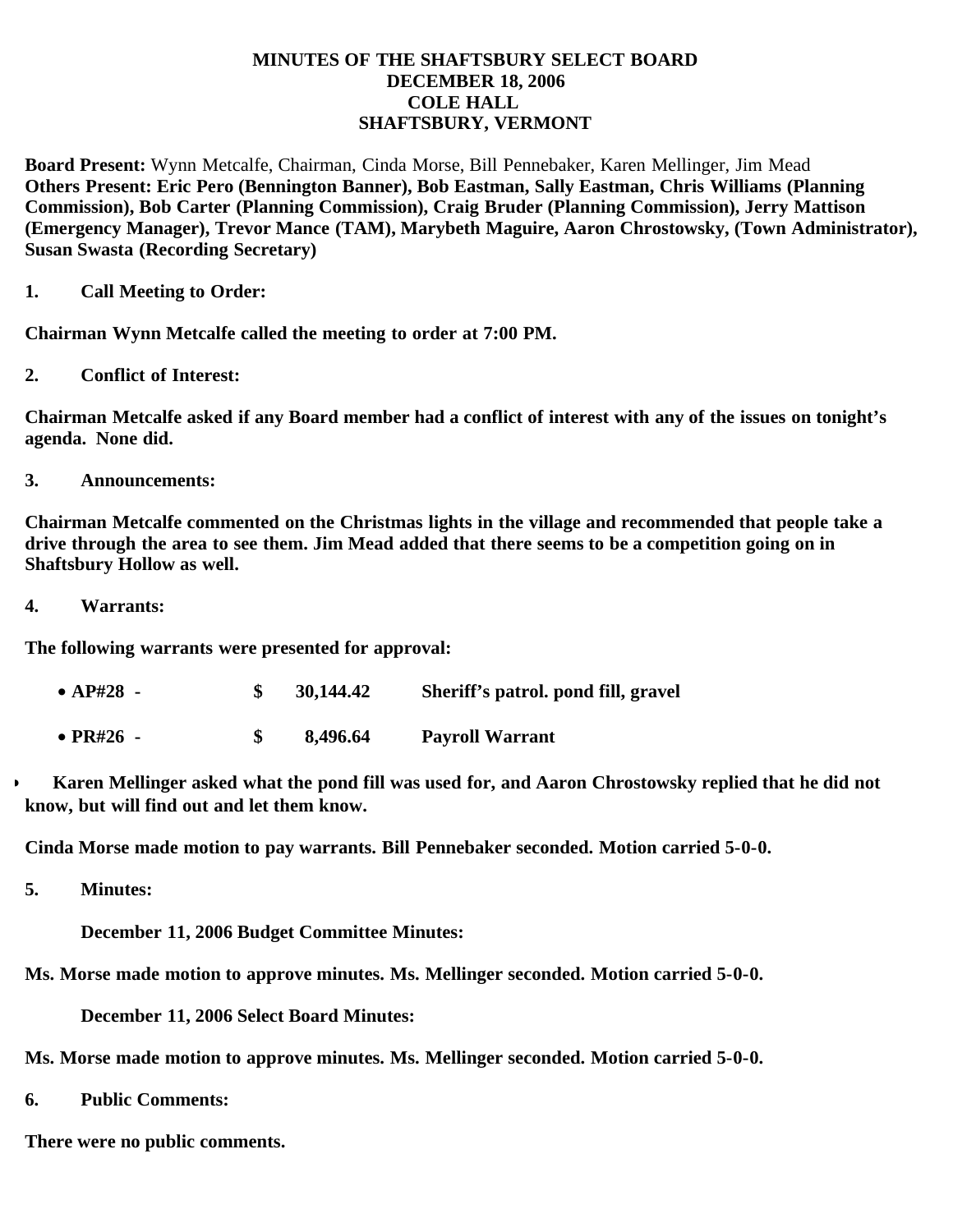## **7. Emergency Management Update:**

**Jerry Mattison came forward to report on emergency management. He has put together a proposal for succession of authority in the case of emergency, such as a flu pandemic. All Board members were sent a copy of the document and potential succession list. Ms. Morse asked if three successors are needed for each slot, and Mr. Mattison replied that three is the preferred number. The same people can fill various slots.**

**Mr. Pennebaker thought that it would be good for the Board to collaborate on a list. Ms. Morse asked if other town departments did their own lists, and Mr. Mattison replied that everyone else is done. The deadline was November 28. Chairman Metcalfe stated that the Board will decide on a list at their December 28 meeting.**

**Mr. Mattison reported that he had updated the rapid response plan, which must be done yearly. He described changes, stating that it is mostly the same people and same numbers, but shelters are in a different order. The firehouses have backup power, but the school does not.**

**Ms. Mellinger made motion to adopt the updated rapid response plan. Ms. Morse seconded. Motion carried 5- 0-0.**

**Mr. Mattison discussed the possibility of seeking a grant for a generator or other emergency items, asking for direction from the Board. A generator for the school would be expensive, and would require asking for almost all available grant funds. The grant would require a 50/50 match.**

**Ms. Mellinger noted that the funds would have to be from this year's budget. Ms. Morse asked if Mr. Mattison could do a little more homework on grant possibilities, and he agreed to do so. Chairman Metcalfe suggested that he talk to Fire Chief Joe Vadakin, since any matching funds would come from the fire department budget.**

**There was a discussion of the possibility of buying a portable generator rather than a generator large enough to power the entire school, and of whether the school might have money to contribute to a combined fund. Mr. Mattison agreed to investigate further and to try to attend the December 28 Board meeting. Board members thanked him for his work on emergency management.**

## **8. Revision to Zoning Bylaw:**

**Chairman Metcalfe opened the discussion by noting that the Board had just received the zoning bylaw documents to review, and would not be ready to make a decision tonight. He would like the Planning Commission to present an overview and point out major changes so that the Board can start the process leading to adoption at the January 8 meeting. Ms. Morse asked if this will need to be warned, and Chairman Metcalfe replied that it will, since a public hearing is required.**

**Planning Commission members Williams, Bruder, and Carter joined the Board at the table. Planning Commission Chairman Chris Williams stated that the bylaws wording had been changed to reflect the current reality of the Development Review Board (DRB). In addition, the bylaws have been brought into line with the state's Chapter 117 requirements, which limit the power of local planning commissions to impact public facilities such as accessory apartments, group homes for the disabled, schools, churches, and transfer stations. Such facilities are considered to serve the common good.**

**The third major area of change to the bylaws is permanent solid waste zoning. Chairman Williams reported that the Planning Board had taken an approach that recognized three types of solid waste facilities: transfer stations, landfills (including construction and demolition dumps), and hazardous waste facilities. He noted that the state has done a good job of regulating hazardous waste facilities, so the Planning Board has largely deferred to state laws in this section.**

**Chairman Williams stated that for transfer stations, the approach was to set physical requirements**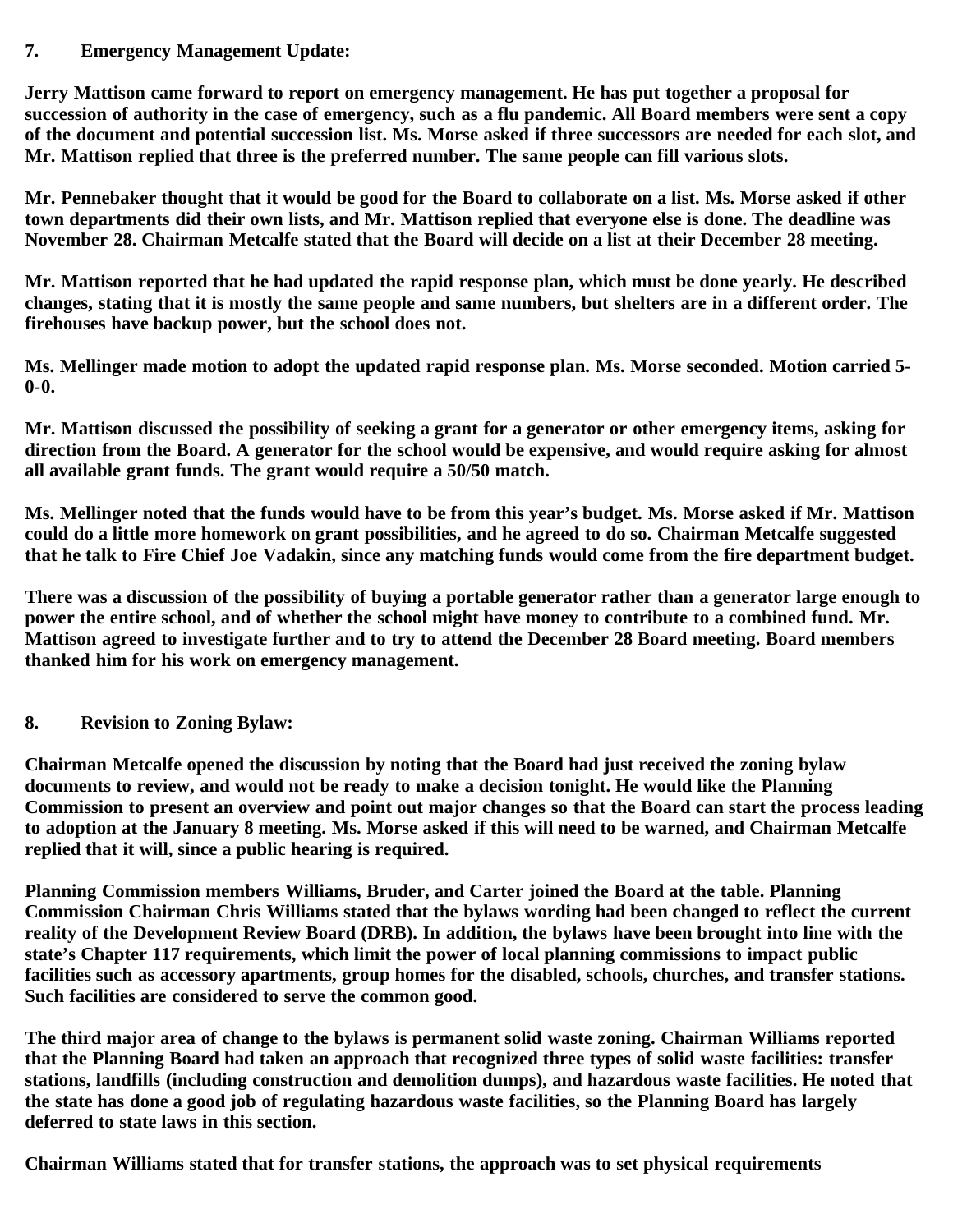**proportional to the scale of operations. The required acreage and distance from residential areas is proportional to 1000's of tons of solid waste per year.**

**On permanent solid waste facilities, the intent is that the underground plume will never impede on anyone else's property. The presence of a liner is irrelevant, since liners are considered impermanent.**

**Ms. Morse noted that it appears that there is a 7000-tons-per-year upper limit for transfer stations. Chairman Williams replied that there is no limit, as long as there is a large enough lot and setbacks. Chairman Metcalfe asked if the bylaws require an extra acre for each 1000 tons over 5000 tons, and Chairman Williams replied that this is the case. He said that the Planning Board believes that economies of scale would preclude a transfer station on two acres, since it would not pay. It was noted by Trevor Mance that the TAM transfer station is 8.58 acres.**

**There was a discussion of how the TAM situation will be handled in the new solid waste bylaws. Planning Commission members attempted to include language that would grandfather in the TAM facility and its approved future expansion. but Town Attorney Rob Woolmington is skeptical that this would hold up in court. Mr. Woolmington suggested that a master plan might be a way around the problem, but the town has no master plan, and the Planning Commission is running out of time to put solid waste zoning in place.**

**The options are to have Mr. Woolmington to draft something that would permit the grandfathering in of TAM, or craft the bylaws around TAM. It was agreed that the latter approach would constitute spot zoning, so Mr. Woolmington will be consulted again.**

**Trevor Mance asked why transfer station lot size is linked to tonnage, stating that there is no straight correlation between tonnage and amount of land required. It depends on the processes being used. Chairman Williams replied that more tonnage may not change building size, but it would increase truck traffic and public traffic. Mr. Mance reiterated that there are many factors, and that every transfer station is different. One vehicle may carry one ton or seven tons. He does not see other kinds of businesses restricted by lot size based on volume of business, and believes it violates Chapter 117 on intended functional use.**

**Mr. Mance stated that this zoning makes it impossible for anyone to start a facility on two acres. Mr. Pennebaker replied that it is the Planning Board's duty to reduce impact on residential areas, and Mr. Mance replied that it is the Board's duty to recognize industrial areas for what they are. Chairman Williams stated that he does not think the new lot sizes and setbacks are radically different from present zoning. He will give Mr. Mance a copy of the zoning amendment to review.**

**Chairman Williams will contact Mr. Woolmington to see if he can craft language that will not interfere with TAM's operation, which has already been approved at the state and local level, in the new solid waste zoning. He will try to have this ready for the December 28 Select Board meeting.**

**Chairman Williams stated that he will also be coming to see the Select Board with a final report on the gravel pit study. Select Board members thanked the Planning Commission members for all of their work on zoning bylaws and the gravel pit study.**

**9. Landfill Gas Remediation Plan:**

**Mr. Pennebaker reported on the Heindel and Noyes proposal to pump the methane wells. They would first pump one well, then study gas depletion to see if it extends to the next well. He noted that if it works, it will be relatively inexpensive, but still not cheap. The cost would be about \$10,000 - \$15,000 for the mechanicals, then about \$30 per month operating cost. The initial study would be \$7000. Overall, this would be much less expensive than the Dubois and King trench system.**

**Mr. Pennebaker explained that this approach would pull the methane out of the ground as it is created, getting rid of it faster, rather than letting it defuse through the ground. He noted that Buzz Surwilo had recommended exploring this approach.**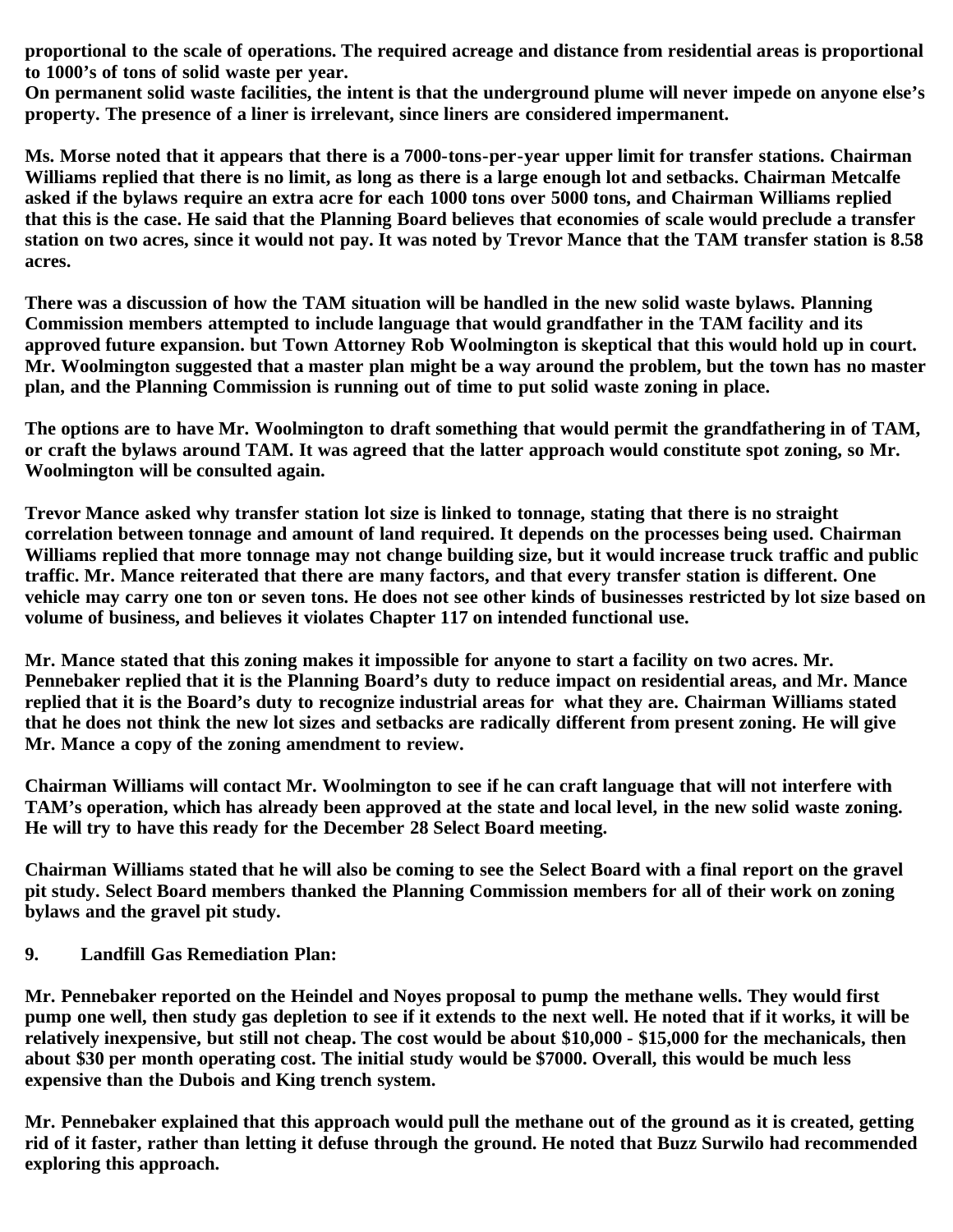**Ms. Morse asked about how the process would work, and Mr. Pennebaker described it. She asked if all capped landfills have this problem, and he replied that it is common for it to take one or two decades for methane to disperse. In this case, the town is dealing with a small landfill with close property lines.**

**Mr. Pennebaker made motion to accept the Heindel and Noyes remediation plan and proceed with the study. Mr. Mead seconded.**

**Mr. Mead asked where the money will come from, and Mr. Chrostowsky replied that it will come from the \$43,000 left in the noted acquired for landfill closure.**

**Sally Eastman, adjoining property owner, asked how loud the pumps will be. Mr. Pennebaker replied that he does no know, but hopes they would be housed, and quiet. Mrs. Eastman stated that they want the problem solved, and that they have been concerned about it for 29 years. She is tired of the experimenting. Mr. Pennebaker replied that no professional engineer could give her a good answer.**

**Bob Eastman asked what happened to the trench that had been put in, and Chairman Metcalfe replied that it is under the new landfill cap, and that they were not expecting the methane buildup. Mr. Eastman expressed frustration at the lack of communication, noting that he has not been receiving methane readings, and the state said they should be getting them. The Board agreed to supply him with readings.**

**There was a discussion of past methane measurements on the Eastman property, and problems with methane in a drain on the property. The Board agreed to put in a second methane detector in that area. The Eastmans stated that they have real concerns about noise levels. Mr. Pennebaker replied that noise levels are not known yet. Mr. Eastman said that he would like to be present when there are engineers at the site, and Chairman Metcalfe said that the Eastmans will be called when this issue is on the agenda.**

**10. Facilities Committee:**

**Chairman Metcalfe announced that the Board would like to start thinking in terms of long-range facilities planning. He asked that anyone interested in serving on a Facilities Committee call Mr. Chrostowsky. He noted that the Planning Commission also needs another member.**

**11. Fire Truck Sale:**

**Chairman Metcalfe asked for a motion to sign the fire truck sale agreement put together by Highway Foreman Ron Daniels.**

**Ms. Morse made motion to sign the fire truck agreement. Ms. Mellinger seconded. Motion carried 5-0-0.**

**12. Other Business:**

**Chairman Metcalfe asked about setting a date for public discussion on adopting the Australian ballot for the town budget. It was set for the January 15 meeting. Ms. Mellinger will write an editorial giving the details.**

**Chairman Metcalfe pointed out that a vote was not taken on the Heindel and Noyes motion. It was reiterated at this time.**

**Mr. Pennebaker made motion to accept the Heindel and Noyes remediation plan and proceed with the study. Mr. Mead seconded. Motion carried 5-0-0.**

**Chairman Metcalfe stated that the Board needs to approve the statement of errors and omissions from the town listers. There statement reflects a \$705,000 difference.**

**Ms. Mellinger made motion to sign the listers statement. Ms. Morse seconded. Motion carried 5-0-0.**